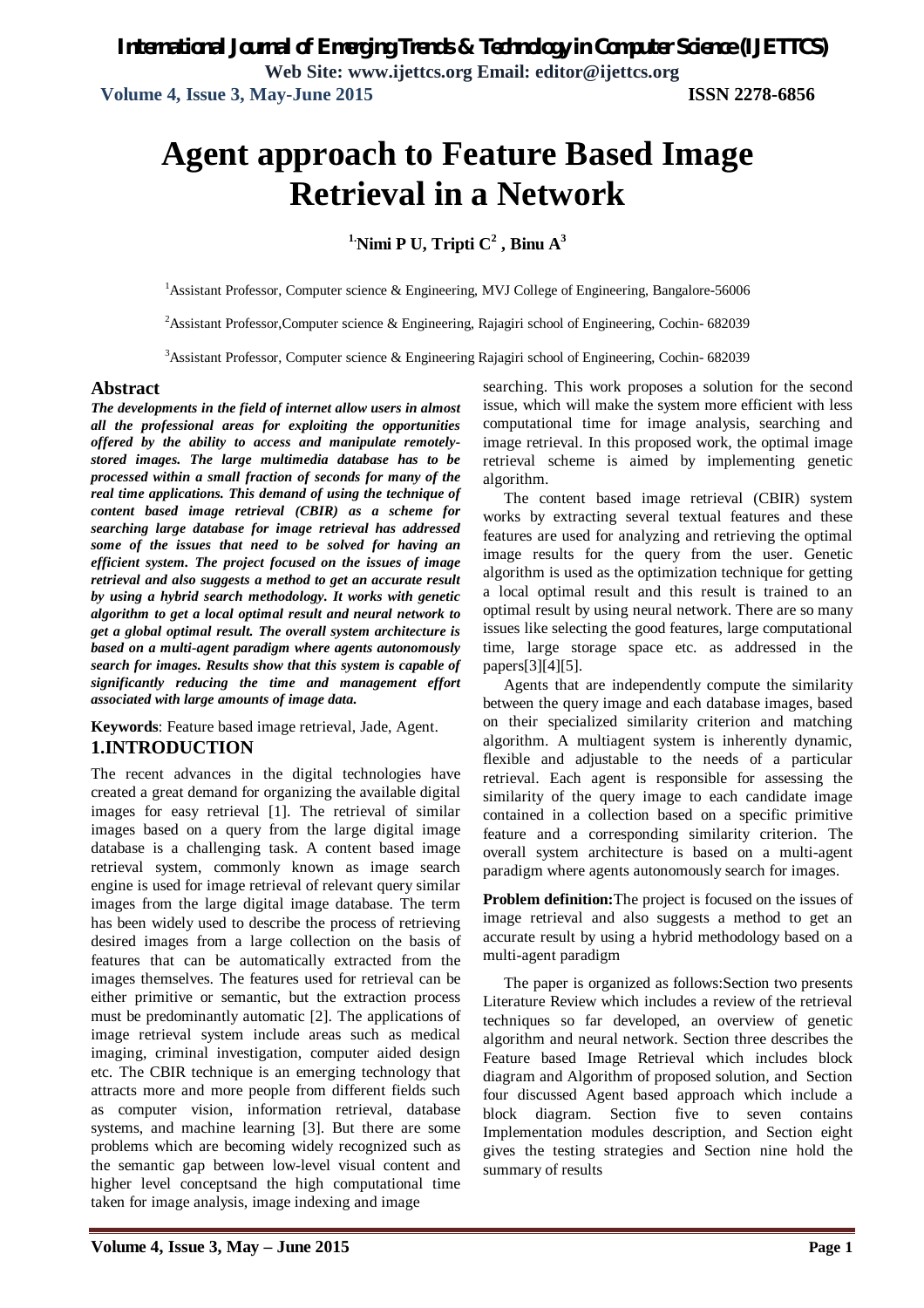# *International Journal of Emerging Trends & Technology in Computer Science (IJETTCS)*

**Web Site: www.ijettcs.org Email: editor@ijettcs.org** 

 **Volume 4, Issue 3, May-June 2015 ISSN 2278-6856**

## **2.LITERATURE REVIEW**

In this paper we proposed an algorithm called Feature based Image Retrieval (FBIR). Hence in this section I included the technologies which related to the work. A brief description of an overview of Content Based Image Retrieval (CBIR), Genetic Algorithm and Neural Network are the following:

## **2.1OVERVIEW OF CBIR**

The word"Content Based" says that the retrieval of images are taking place rather than the metadata like keywords, tags, descriptions etc. Retrieval of images based on the content which refers to colours, shapes, textures or any other information that can be derived from the image itself. The demand for using large multimedia database for the various real time applications have addressed many issues in the field of content based image retrieval. They can be addressed mainly as

- Image storage problem
- Image retrieval problem

Humans manually enter keywords for image retrieval in a large database can be inefficient and are difficult to capture every keyword that describes the image, which was the process in the traditional search methodology. CBIR will help to filter images based on the content and return more accurate results.

The process of content based image retrieval is that, images visual contents are extracted and described by multidimensional feature vectors and which forms a feature database. When the user gave an image query or sketched figure the system changes the image into feature vector. The system will check the similarities with the featured image database then the retrieval is performed with an indexing method which provides an efficient way to search for the image database. After the retrieval of image, the users can feedback to modify the process of retrieval for more accurate results [4].

Classifications of query types are into three levels [7].

- **Level 1** comprises primitive features such as color, texture, shape or the spatial location of image elements etc. For example, query might include "find images containing yellow stars arranged in a ring", which is both objective and directly derivable from images themselves, without the need to refer to any external knowledge base. Its use is largely limited to specialist applications such as trademark registration, identification of drawings in a design archive or color matching of fashion accessories [7].
- **Level 2** comprises retrieval by derived (logical) features, involving some degree of logical inference about the identity of the project depicted in the image. It can usefully be divided further into i) Retrieval of objects of a given type, example: "find pictures of a double Decker bus"; ii) Retrieval of individual objects or persons, example: "find a picture of the Eiffel Tower";[7].
- **Level 3** comprises retrieval by abstract attributes, involving a significant amount of high level reasoning about the meaning and purpose of the

objects or scene depicted. Again this level of retrieval can be subdivided into: i) Retrieval of named events or type of activity, example:"find pictures of Scottish folk dancing"; ii) Retrieval of pictures with emotional or religious significance, example:"find a picture depicting suffering"; [7].

The CBIR technology can be of mainly four types [1] [7] **1)RETRIEVAL BASED ON COLOUR FEATURE**

Histograms are generally used for describing colour feature of the images [8], which shows the proportion of pixels of each colour within the image. Each images of colour histogram are added to the database. User can either specify the colour or can give the image from which colour histogram is calculated. The matching technique such as histogram intersection is used to retrieval the images based on the colour feature.

#### **2) RETRIEVAL BASED ON TEXTURAL FEATURE**

Another important property of image is Texture. For measuring texture similarity a variety of techniques has been used. Texture representation schemes can be broadly classified as Structural and Statistical. Texture queries can be formulated in a similar manner to colour queries, by selecting examples of desired textures from a palette, or by supplying an example query image. The system then retrieves images with texture measures most similar in value to the query.

#### **3) RETRIEVAL BASED ON SHAPE FEATURE**

Shape is another important feature that is basically used describes image content. Two main types of shape feature are commonly used - global features such as aspect ratio, circularity and moment invariants and local features such as sets of consecutive boundary segments.

### **4) RETRIEVAL BY OTHER TYPES OF PRIMITIVE FEATURE**

One of the oldest-established means of accessing pictorial data is retrieval by its position within an image. Most of these rely on complex transformations of pixel intensities which have no obvious counterpart in any human description of an image. Most of the techniques aim to extract features which reflect some aspect of image similarity which a human subject can perceive, even if he or she finds it difficult to describe [1][8]. With the progress of research and development of accurate and fast image retrieval systems, the performance of such systems needs to be improved. The performance can be improved by removing the irrelevant and redundant features from taking into consideration [9]. Many optimization techniques can be used to improve the performance of such image retrieval systems.

FBIR works in two main phases. In the first phase it works with genetic algorithm (GA). It performs a local optimization to generate a small set of images, depending on a fitness function value. The fitness function depends on the feature values of an object in the image. In the second phase, to get an optimal result, neural network is used to train the newly generated set of image from the first phase with the user query.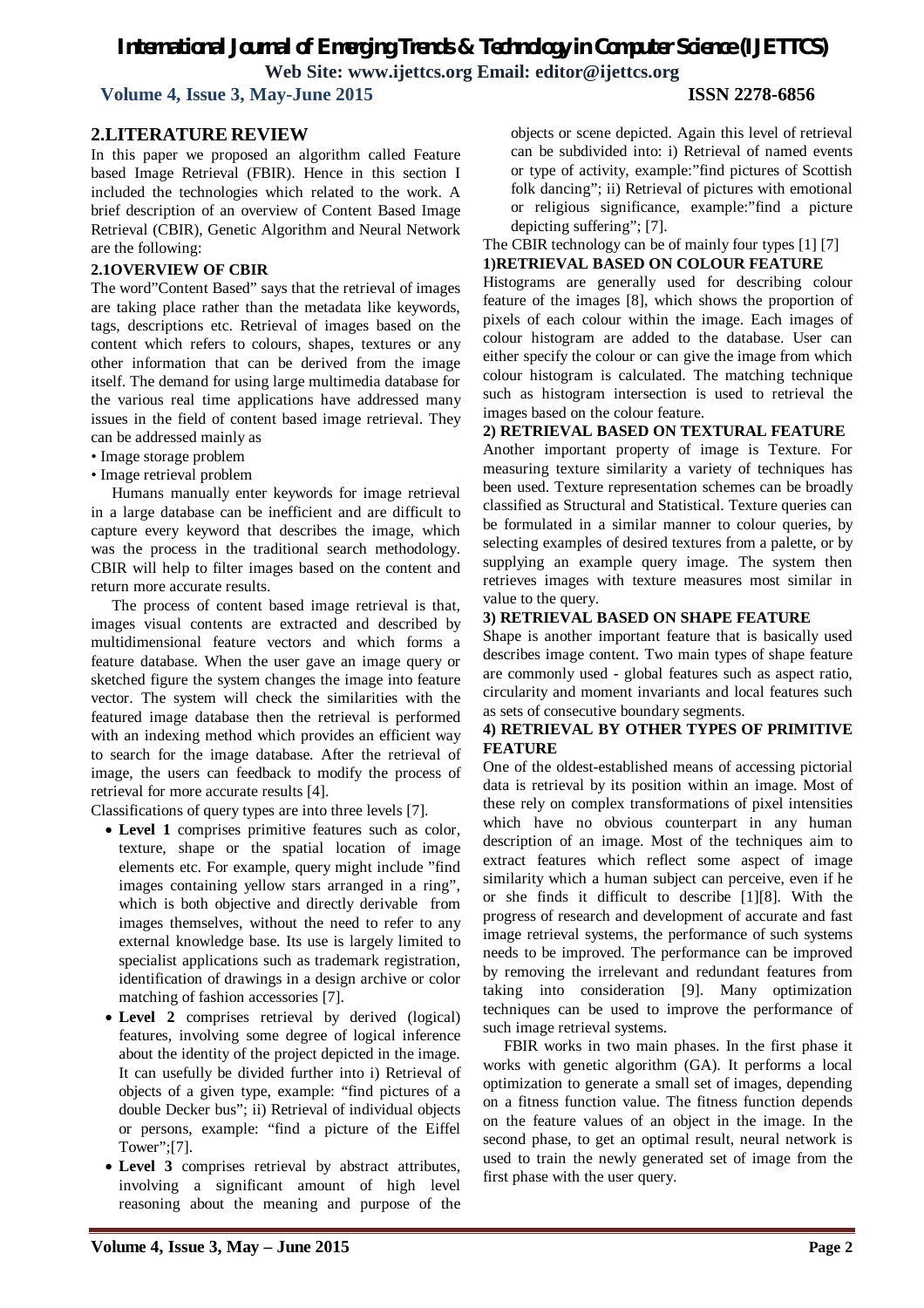**Volume 4, Issue 3, May-June 2015 ISSN 2278-6856**

### **2.2OVERVIEW OF GENETIC ALGORITHM**

Genetic algorithms are used as nature inspired adaptive algorithms for solving real time practical problems. Genetic Algorithms search algorithms based on the mechanisms of natural selection and natural genetics, survival of fittest and randomized information exchange. GA was first introduced by John Holland for the formal investigation of the mechanisms of natural adaptation, but the algorithms have been modified to solve computational search problems.

"The genetic algorithm is a probabilistic search algorithm that iteratively transforms a set (called a population) of mathematical objects (typically fixed length binary character strings), each with an associated fitness value, into a new population of offspring objects using the Darwinian principle of natural selection and using operations that are patterned after naturally occurring genetic operations, such as crossover and mutation" [10]. Genetic algorithm works with the operators like:

- **Selection -** GA selection operators perform the equivalent role to natural selection. The overall effect is to bias the gene set in following generations to those genes which belong to the most fit individuals in the current generation [11].
- **Crossover -** Members of the newly reproduced strings in the mating pool are mated at random and each pair of strings undergo crossing over and crossover is the process by which good schema get combined.
- **Mutations -** Mutation enables the GA to maintain diversity whilst also introducing some random search behavior.
- **Inversion-** This operator aims to mimic the property from nature that, in general, the function of a gene is independent of its location on the chromosome.

**The working of GA can be represented using the following diagram.**



A Genetic Algorithm works with a population of individuals, also known as 'chromosomes', which represent the possible solutions to a given problem. In nature, the 'fitness' describes the ability of an organism to survive and reproduce. But in the case of genetic algorithm it is discussed as the result of the objective function. In the population, the organisms with a better fitness score (value of the fitness function) are more likely

to be selected to the mating pool. This promotes the genes with more beneficial characteristics to propagate through generations [12].

For each problem to be solved, one has to supply a fitness function, and indeed its choice is crucial to the good performance of the GA. For a chromosome or an individual, a numerical value will be return as a fitness function, which represents the utility of an individual. This value will be used in both the parent's selection process and in the survival selection process for next generations, so the fittest individual is being chosen [13][5].

#### **2.3OVERVIEW OF NEURAL NETWORK**

Neural network is a bio- inspired methodology. Bioinspired techniques often involve the method of specifying a set of simple rules, a set of simple organisms which adhere to those rules, and a method of iteratively applying those rules. After several generations of rule application it is usually the case that some forms of complex behavior arise [14]. There is a biologically inspired way of training recurrent neural networks that takes its methodology from another field of bio-inspired computing -genetic algorithms. The set of weights for a neural net can be seen as a genome. By introducing a fitness function that differentiates networks from each other according to how well they perform a task, the genomes of the more successful networks can be used as parents for future generations. The genomes are combined according to some algorithm, commonly taking half of one parent's and half of the other's genome. Mutations are introduced to make sure the genetic algorithms have more complete coverage of the solution space [15].

Neural Networks can be done in three modes, supervised learning, un-supervised learning and Reinforced Learning. In a supervised learning scheme, the inputs are trained to get the user-defined output. The cost function is the difference between the mapping and the data. This scheme has a prior knowledge about the problem domain. The average squared error between the network's output and the target value over the user defined data is minimized. The algorithms used commonly for training are back propagation algorithm [16] and least mean square error convergence (LMS) algorithm [17]. The most commonly seen application of supervised learning is pattern recognition and regression. This type of learning scheme is analogous to a 'teacher' in the form of a function that provides continuous feedback on the quality of solutions obtained so far.

In an unsupervised learning, a cost function dependent on the task is to be minimized. A set of data is given as the input and the set of assumptions and parameters are considered to solve the problems. The problems like clustering come under this scheme. It is as if there is no teacher is present the desired patterns and hence, the system learns of its own discovering and adapting to structural features in the input patterns [12].

In Reinforced Learning, a teacher through available, does not present the expected answer but only indicates if the computed output is correct or incorrect. The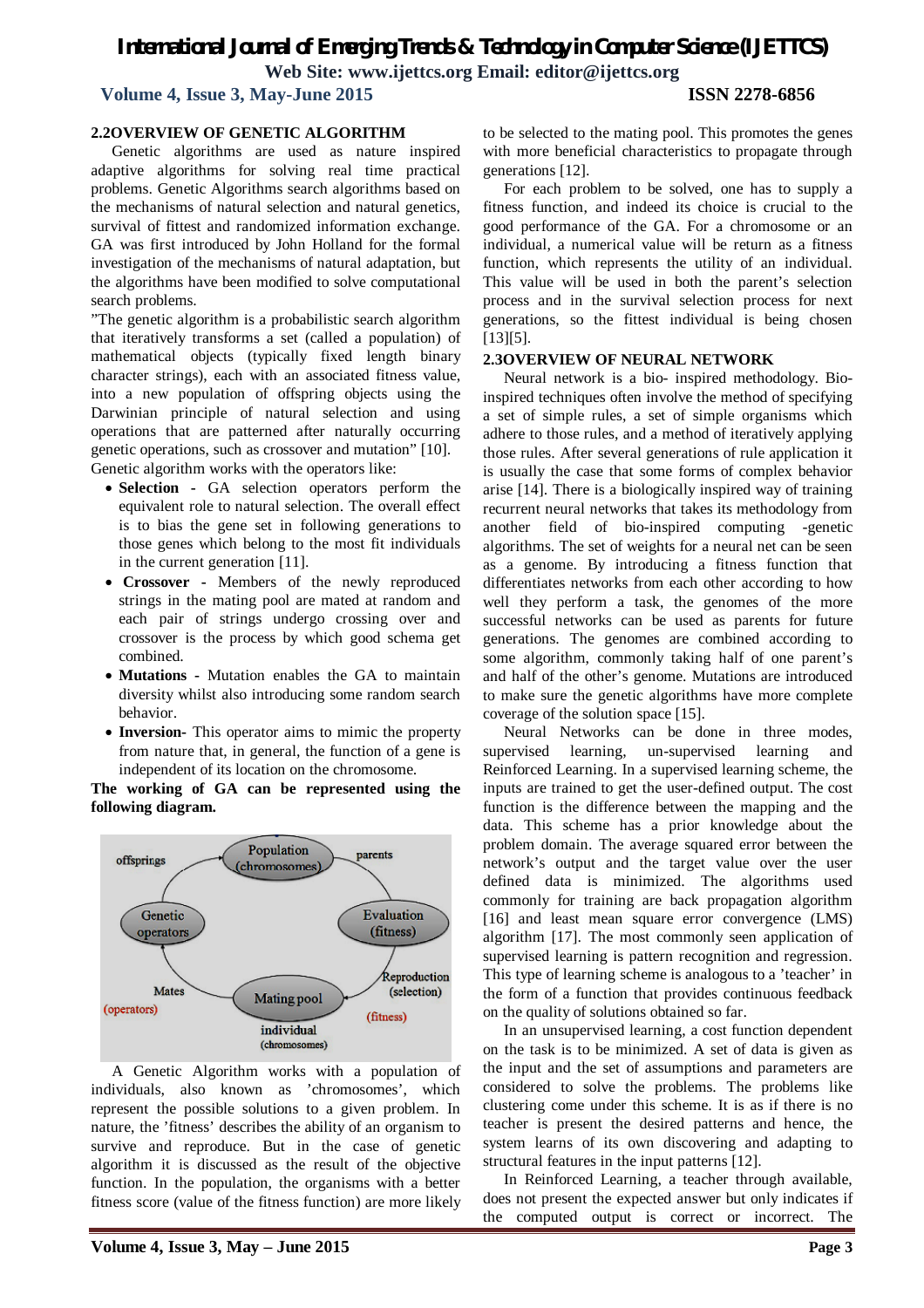**Volume 4, Issue 3, May-June 2015 ISSN 2278-6856**

information provided helps the network in its learning process. A reward is given for a correct answer computed and a penalty for a wrong answer [12].

## **3.FEATURE BASED IMAGE RETRIEVAL**

## **3.1Block diagram**

The FBIR works in two phases. The first phase is done using genetic algorithm as a local search optimization technique. Features are extracted from the query images and compared with the images in the image database. Based on a fitness function, the relevant features are given more priority and they are shown as the result of the first phase. The result of the first phase is given as the input to the second phase. In the second phase the result of the first phase is trained with the input image. In this phase neural network is used to train the first stage result, so that the difference between the input image and the local optimal result is minimized and thereby getting into a global optimal result.

In the first phase, an initial set of possible solutions are evaluated based on a fitness function. The population contains chromosomes and these chromosomes contain the genes. Each gene represents an image segment. For each segment the various features of the object are studied and coded to a gene. Various operators like selection, crossover and mutation operators are applied to obtain the 'fit' members of the next generation.





Fitness function is used to evaluate the individual or chromosome quality in the population. So the fitness function (F) of image query (q) and chromosomes(c) are,

 $F (q, c) = w.h (x, color) + w.h (x, shape) + w.h (x, texture)$  (1)

Where 'w' is the weight of feature, 'h' is the feature of images and x is the image region. The selection operator selects the members for the mating pool by a probabilistic approach. It calculates the probability [13] of an individual to get selected when it is in a population using equation (2).

$$
p_j = \frac{f_j}{\sum_{j=1}^N f_j}
$$
 (2)

Where N is the number of individuals in the population and is the fitness value associated with each individual. A *roulette wheel* scheme is used commonly. In the mating pool, exchange of the chromosome material will happen during the crossover operation. Two individuals will mate each other to form two other individuals. The next operator is mutation. Mutation is basically any changes in the environment creating a significant change in the genetic make-up of an organism [18]. The probability of mutation is made very less. The genetic algor0ithm is an iterative process [19]. Search process using GA is controlled by certain control parameters like crossover probability, mutation probability, population size etc.

The output of the first phase is the local optimal results which serve as the input to the next stage. This output is trained using the least mean square convergence method of neural network. The LMS algorithm is an adaptive algorithm based on the gradient based approach [12]. LMS incorporates an iterative method of updating the weight vector based on the difference calculated from the feedback input image query with the set of local optimal result obtained from the first phase. The procedure leads to a minimum mean square error. The result thus obtained after the second phase is a global optimal result.

### **3.2ALGORITHM**

**Input:**The Images in Database and query image **Output:**Optimized search image

- **1.** *Start*
- **2.** *Initialization:*

*Collect many images and prepare a database for those images*

- **3.** *Select a query image to the CBIR*
- **4.** *Extract features of the query image*
- **5.** *Calculate similarity measurement with the features of colour, shape, intensity, and edge*
- **6.** *Calculate fitness function and check it with the threshold and if the image score is greater than the threshold, display it as the local optimal result*
- **7.** *Based on the user's feedback, train the obtained outputset using neural network*
- **8.** *Get the optimal result*
- **9.** *Stop***.**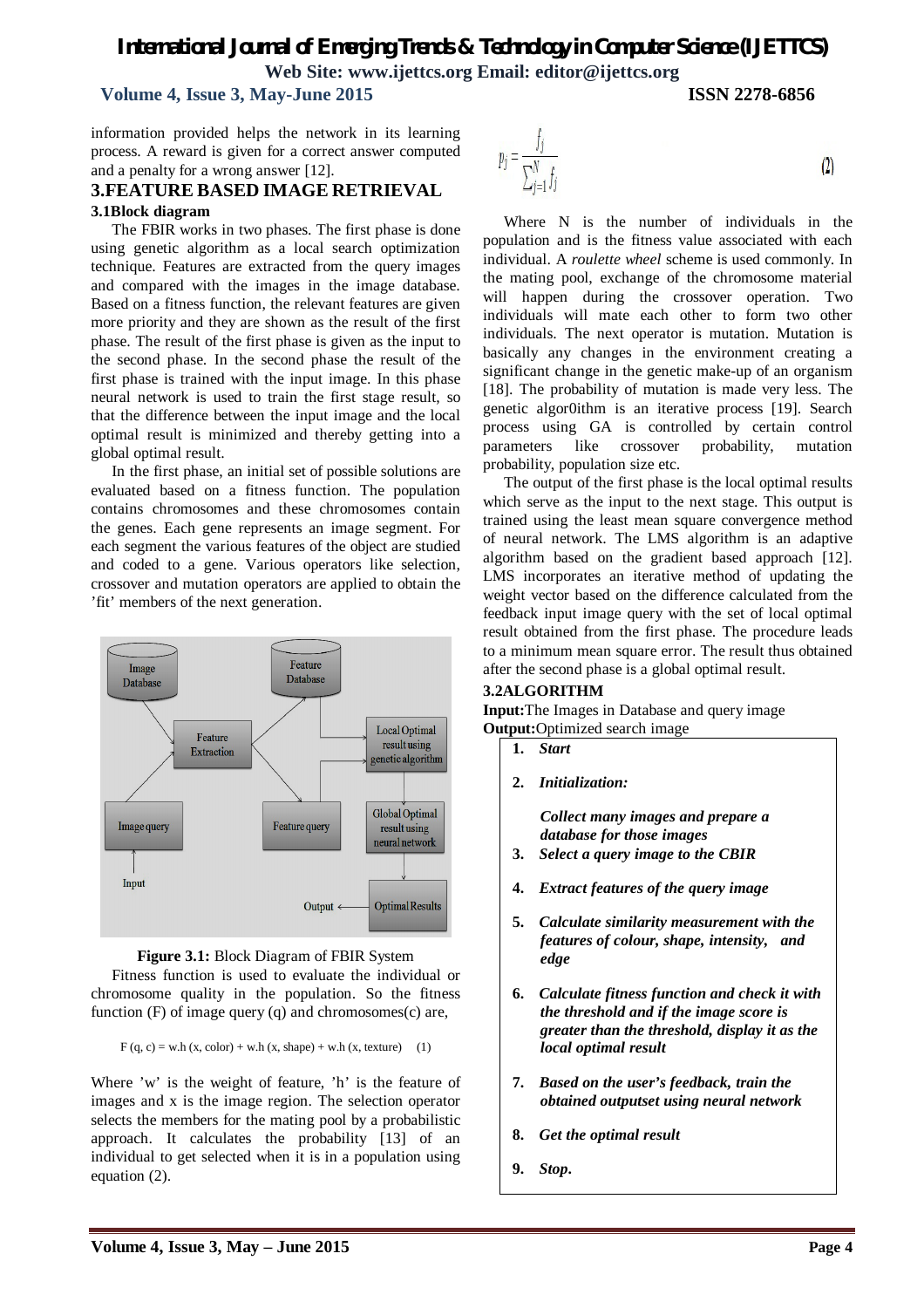**Volume 4, Issue 3, May-June 2015 ISSN 2278-6856**

### **3.3AGENT BASED APPROACH**

Agents are defined as software or hardware entities that perform some set of task on behalf of users with some degree of autonomy. Increasing the number of agents might simplify the work each individual agent must accomplish; there is a corresponding increase in the complexity of the division of the labor and communication between agents. This in turn ensures that there is a smooth growth in agent oriented approach in the image retrieval system.

According to Maes [21], "agents are computational systems that inhabit some complex dynamic environment, sense and act autonomously in this environment, and by doing so, realize a set of goals or tasks for which they are designed". Multi-agent systems, furthermore, are a set of distributed agents that work in parallel with a certain degree of independence, however cooperatively. There are three main categories of agents: a) Biological agents, such as humans and animals, possess the maximum of the aforementioned properties. Their capabilities usually constitute the topmost target for any implementation, including the agents of the other two categories. b) Artificial agents are computational systems, such as robots, trying to mimic the behavior and the properties of the corresponding biological. c) Software agents are a subcategory of the previous one that lack the advantage of an embodied system but are capable of simulating and inhabiting any environment or situation.



**Figure. 4.1** Agent based approach

As shown in Figure Images can be imported into the database, viewed individually or in galleries, and can be retrieved based on their visual content. Images that are similar to a query image may be retrieved from a specific set of image or from all images contained in the database. The query image and the set of images are both selected by the user. During importing of images, each agent extracts the necessary features to be subsequently used for similarity matching and retrieval. This function induces a heavy computational cost. However, since it is not a real time function, it is executed prior to retrieval and does not affect the system's overall performance. Image retrieval is a real time function during which each agent uses its preprocessed information and, therefore, consumes limited computational resources. A retrieval process is based on a query image and a set of images contained in the database. Each agent works independently, and different agents

work in parallel, to compute the similarity between the query image and image database based on its specialized similarity criterion and matching algorithm. Furthermore, the reasoningon which the final ranking of database image similarity is based is exported, thus allowing the user to interpret the response to a specific query and to fine tune relevant parameters in order to improve the response to subsequent queries. This reasoningconsists of the contribution of each agent to the final ranking of each database image. The FBIR system is fully scalable and can be easily extended with additional agents.

## **4. SYSTEM ANALYSIS**

## **4.1 EXISTING SYSTEM**

The retrieval of similar images based on a query from the large digital image database is a challenging task. There are many existing systems provide the image retrieval technique. The CBIR technique is an emerging technology that attracts more and more people from different fields. Traditional image retrieval mainly bases on the text, using keywords, or free text to descript each image and using text-matching to search. Therefore, content based image retrieval (CBIR) is proposed. This technology extracts visual image features automatically by machine such as color, texture, shape, object location and mutual relations match the images of the database and sample images in the feature space, then search out the similar image of the sample.

But there are some problems which are becoming widely recognized such as the semantic gap between lowlevel visual content and higher level concepts and the high computational time taken for image analysis, image indexing and image searching. For development of a real time CBIR system, feature processing time and query response time should be optimized. A better performance can be achieved if feature-dimensionality and space complexity of the algorithms are optimized. Specific issues, pertaining to application domains are to be addressed for meeting application-specific requirements. Choice of techniques, parameters and threshold-values are many a times application domain specific e.g. a set of techniques and parameters producing good results on an image database of natural images may not produce equally good results for medical or microbiological images.

## **4.2 PROPOSED SYSTEM**

Our proposed system introduces a new technique for feature based image retrieval in distributed environment. Technique is the optimal image retrieval scheme is aimed by implementing genetic algorithm. Genetic algorithm is used as the optimization technique for getting a local optimal result and this result is trained to an optimal result by using neural network. The first phase is done using genetic algorithm as a local search optimization technique. Features are extracted from the query images and compared with the images in the image database. Based on a fitness function, the relevant features are given more priority and they are shown as the result of the first phase. The result of the first phase is given as the input to the second phase. In the second phase the result of the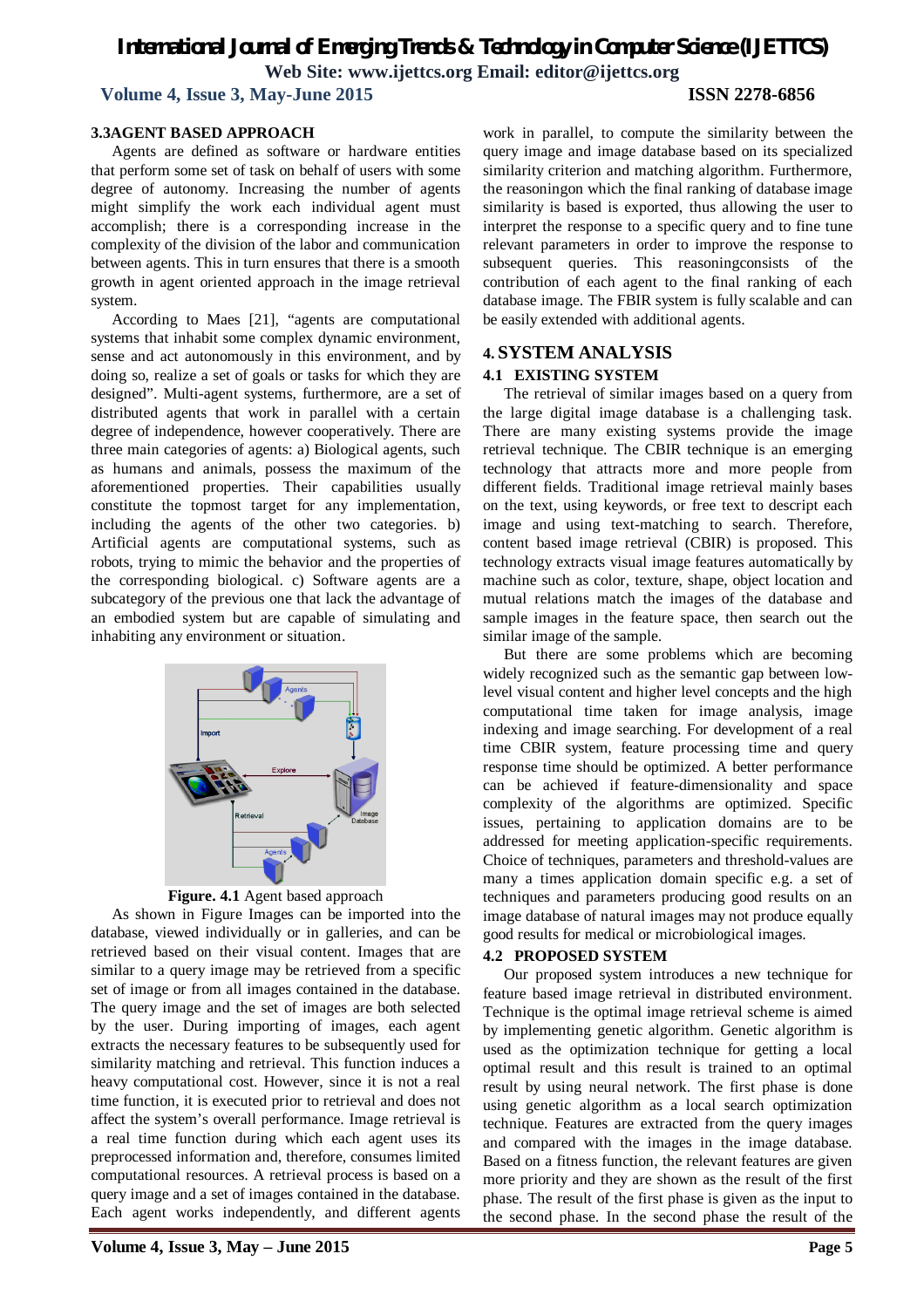**Volume 4, Issue 3, May-June 2015 ISSN 2278-6856**

first phase is trained with the input image. In this phase neural network is used to train the first stage result, so that the difference between the input image and the local optimal result is minimized and thereby getting into a global result.

We use Java Agent Development Environment method for this technique. Jade creates multiple containers for agents, each of which can be on the same computing system or different systems. Together, a set of containers forms a platform. Each platform must have a Main Container which holds two specialized agents called the AMS agent and the DF agent. The AMS (Agent Management System) agent is the authority in the platform. It is the only agent that can create and kill other agents, kill containers, and shut down the platform. The DF agent implements a yellow pages service which advertises the services of agents in the platform so other agents requiring those services can find them. based on the coexistence of several Java Virtual Machines and communication relies on Java Remote Method Invocation between different VMs and event signaling within a single VM. Each VM is a basic container of agents that provides a complete run time environment for agent execution and allows several agents to concurrently execute on the same host. In principle, the architecture allows also several VMs to be executed on the same host; however, this is discouraged because of the increase in overhead and the lack of whatever benefit. Each agent container is a multithreaded execution environment composed of one thread for every agent plus system threads spawned by RMI runtime system for message dispatching. A special container plays the front-end role, running management agents and representing the whole platform to the outside world.

### **4.3 ADVANTAGE OF PROPOSED SYSTEM**

- GA works with population of individual strings and NN can learn various tasks from examples, classify phenomena and model nonlinear relationships.
- JADE tries to provide its users with standard agent technologies while keeping runtime overheads low.
- The overall reliability and usability of JADE was improved.
- Many JADE objects can be recycled instead of destroyed and recreated back, reducing dynamic memory allocation.
- The performance of the system is efficient in distributed environment.

## **5.MODULES**

### **5.1.FEATURE EXTRACTION FROM IMAGES**

A data set is a collection of data, usually presented in tabular form. Each column represents a particular variable. Each row corresponds to a given member of the data set in question. It lists values for each of the variables. Here they use four different data sets for distortion technique. These collections of all datasets are located in different distributed environment. A database is an organized collection of data for one or more purposes, usually in digital form. The data are typically organized to

model relevant aspects of reality, in a way that supports processes requiring this information. The databases consist of list of images. First select the image and then extract the features from image. The retrieval is performed with an indexing method which provides an efficient way to search for the image database. After the retrieval of image, the users can feedback to modify the process of retrieval for more accurate results. The performance can be improved by removing the irrelevant and redundant features from taking into consideration.

## **5.2.GENERATION OF LOCAL OPTIMAL USING GA**

Genetic algorithm is used as the optimization technique for getting a local optimal result and this result is trained to an optimal result by using neural network. The first phase is done using genetic algorithm as a local search optimization technique. Features are extracted from the query images and compared with the images in the image database. Based on a fitness function, the relevant features are given more priority and they are shown as the result of this phase. The result of the first phase is given as the input to next phase. For each problem to be solved, one has to supply a fitness function, and indeed its choice is crucial to the good performance of the GA. For a chromosome or an individual, a numerical value will be return as a fitness function, which represents the utility of an individual. This value will be used in both the parent's selection process and in the survival selection process for next generations, so the fittest individual is being chosen.

## **5.3.GENERATION OF GLOBAL OPTIMAL USING NN**

In this phase the result of the previous phase is trained with the input image. In this phase neural network is used to train the first stage result, so that the difference between the input image and the local optimal result is minimized and thereby getting into a global result. Neural Networks can be done in three modes, supervised learning, unsupervised learning and Reinforced Learning. In a supervised learning scheme, the inputs are trained to get the user-defined output. The cost function is the difference between the mapping and the data. This scheme has a prior knowledge about the problem domain. The average squared error between the network's output and the target value over the user defined data is minimized. This output is trained using the least mean square convergence method of neural network. The LMS algorithm is an adaptive algorithm based on the gradient based approach. LMS incorporates an iterative method of updating the weight vector based on the difference calculated from the feedback input image query with the set of local optimal result obtained from the first phase. The procedure leads to a minimum mean square error

## **5.4.FEATURE EXTRACTION IN DISTRIBUTED ENVIRONMENT**

In this module we implement the feature based image retrieval in distributed environment. We use Java Agent Development Environment method for this technique. Jade creates multiple containers for agents, each of which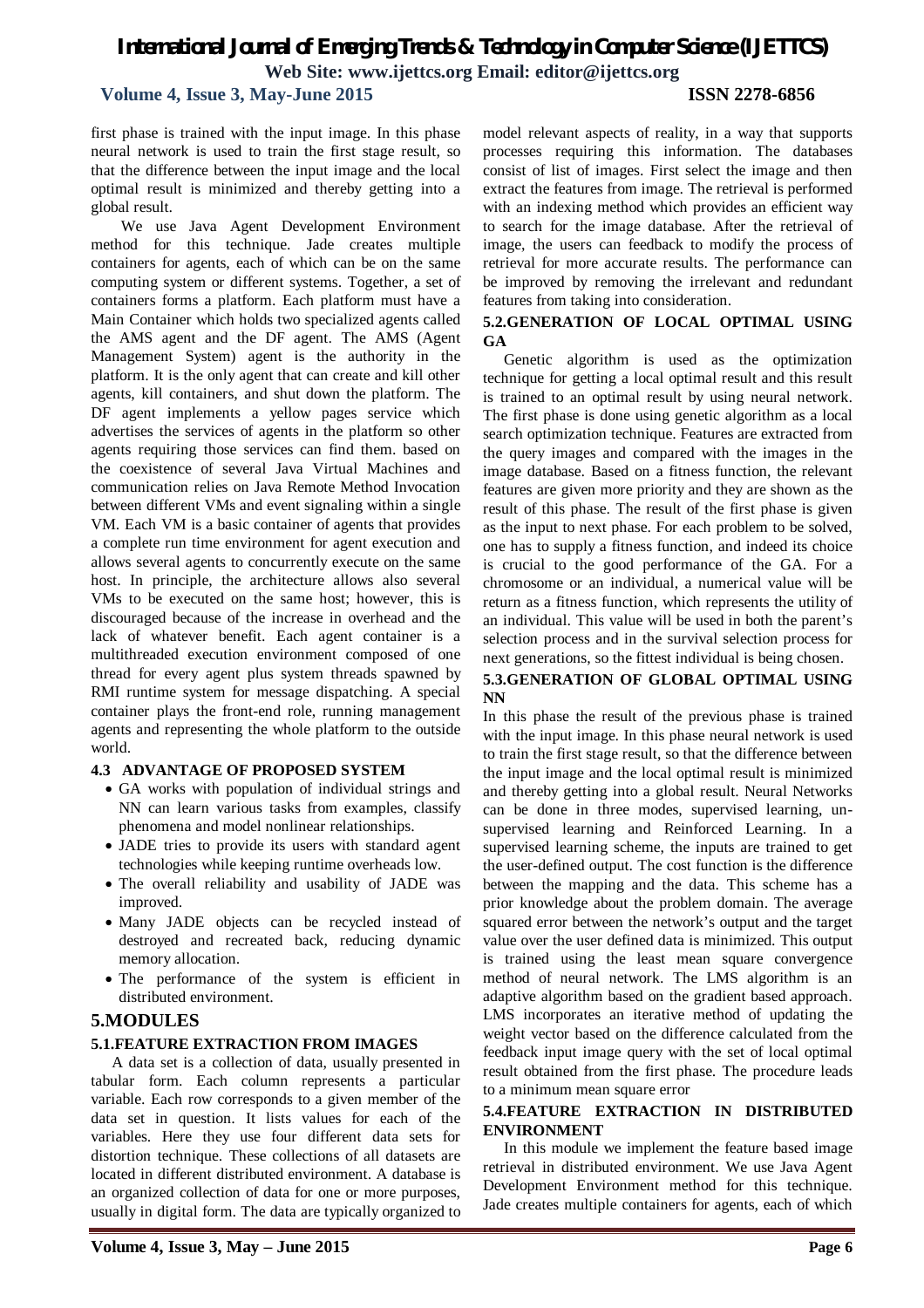## **Volume 4, Issue 3, May-June 2015 ISSN 2278-6856**

can be on the same computing system or different systems. Together, a set of containers forms a platform. Each platform must have a Main Container which holds two specialized agents called the AMS agent and the DF agent. The AMS (Agent Management System) agent is the authority in the platform. It is the only agent that can create and kill other agents, kill containers, and shut down the platform. The DF agent implements a yellow pages service which advertises the services of agents in the platform so other agents requiring those services can find them. based on the coexistence of several Java Virtual Machines and communication relies on Java Remote Method Invocation between different VMs and event signaling within a single VM. Each VM is a basic container of agents that provides a complete run time environment for agent execution and allows several agents to concurrently execute on the same host.

## **5.5.PERFORMANCE EVALUATION**

Finally we have analyzed the performance of the proposed approach with the existing approach in terms of removing the irrelevant and redundant features. Our proposed system tries to provide its users with standard agent technologies while keeping runtime overheads low. Based on the comparison and results shows our proposed technique can be used to improve the performance of such image retrieval systems.



## **6.DESIGN IMPLEMENTATION 6.1ARCHITECTURE DIAGRAM**



## **7.EXPERIMENTAL RESULTS**



OPTIMIZATION BY THE AGENT USING GA & NN

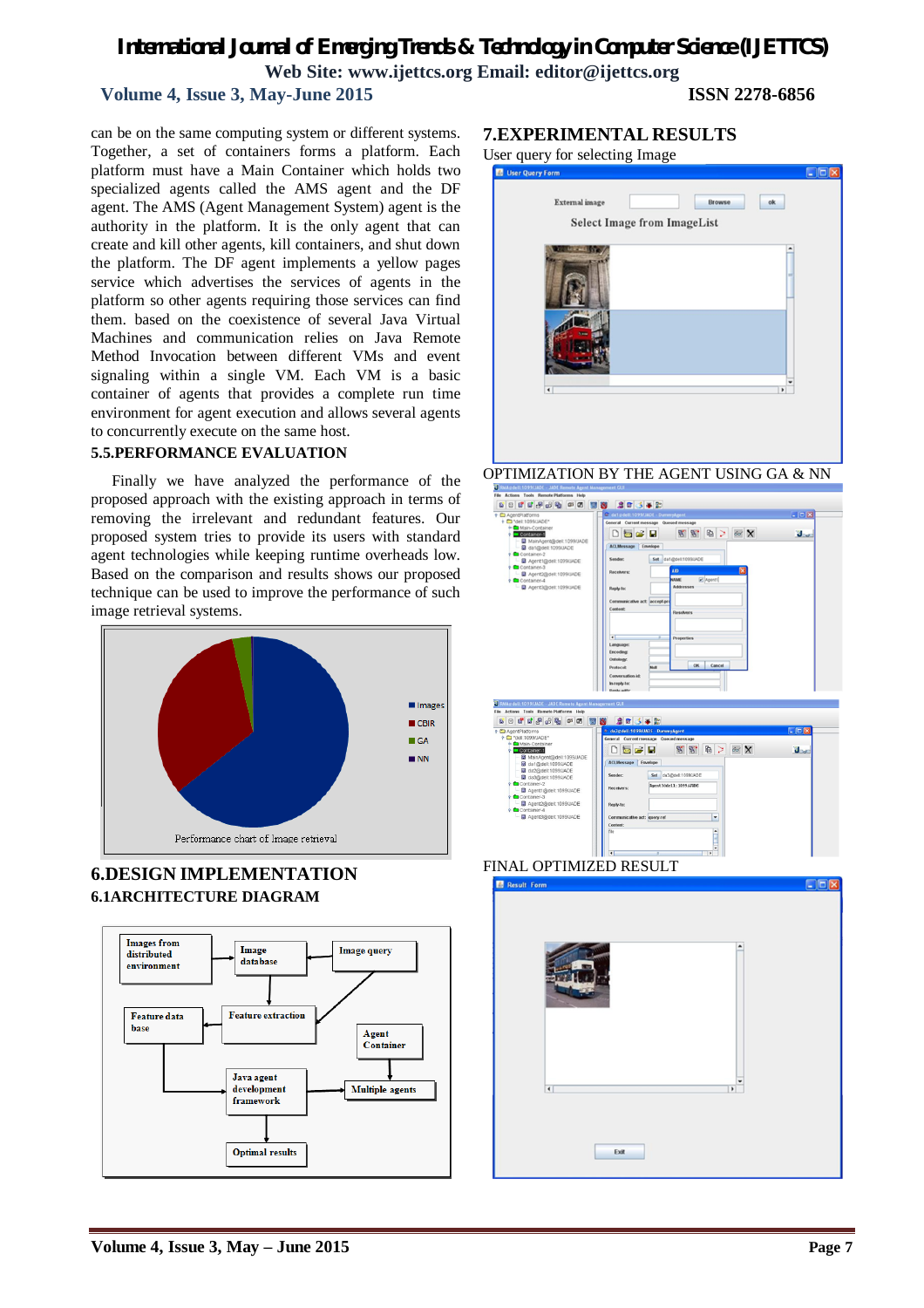**Volume 4, Issue 3, May-June 2015 ISSN 2278-6856**

## **8.CONCLUSION AND FUTURE WORK**

The proposed method examined the issue of contentbased image retrieval and I presented the implementation of a corresponding platform based on the retrieval of an efficient image from a large database used by a hybrid search methodology. The algorithm includes Genetic Algorithm and Neural Network. The content based image retrieval system has worked by extracting several textual features and these features were used for analyzing and retrieving the optimal image results for the query from the user. The overall system architecture is based on a multiagent paradigm where agents autonomously search for images and obtained the optimal result significantly reduce the time and management effort.

In Future work, the implementation of feature based image retrieval in Web using mobile agents will be done.

## **Biographies**

**NIMI P U**received the B Tech degree in Computer science and engineering from SCMS School of engineering & Technology under Mahatma Gandhi University, Kottayam,Kerala, The M Tech degree in Computer Science with specialization in Information system from Rajagiri School of engineering & Technology, under MG university, Kerala. Currently she is working as as assistant professor in MVJ college of Engineering & Technology, Bangalore under VTU University. She has 1 year of industrial experience in Software Testing. Her teaching and research are including image processing, networking and software engineering.

**TRIPTI.C** has completed her M.Tech in Computer Science and Engineering at CDAC Noida, under Guru Gobind Singh Indraprastha University, New Delhi in 2008. She did her graduation in electronics and communication engineering at Rajagiri School of Engineering and Technology, Kakkanad in 2005, under Mahatma Gandhi University, Kottayam. She is also a post graduate diploma holder in cyber law from Indian Law Institute, New Delhi. Currently she is doing research in vehicular ad hoc networks from School of Engineering, Cochin University of Science and Technology. Currently she is working as Assistant Professor in the Department of Computer Science and Engineering at Rajagiri School of Engineering & Technology, India.

**BINU A** has graduated (M.Tech. Software Engg.) From Dept. of Computer Science, CUSAT, and took his B.Tech. In Computer Science and Engg. From School of Engineering, CUSAT. At present he is doing PhD in Dept. of Computer Science, CUSAT. He has one year of industrial experience in Web & Systems Administration. His areas of interest include Theoretical Computer Science, Compiler & Architecture.

### **ACKNOWLEDGMENTS**

With highest grateful to lecturers in Rajagiri school of engineering and technology, MG University, Kerala for their appreciation and constructive suggestions to improve this study.

## **REFERENCES**

- [1]. Hechao Yang, Xuemei Zhou,"Research of Content based Image Retrieval Technology" Proceedings of the Third International Symposium on Electronic Commerce and Security Workshops(ISECS '10) Guangzhou, P. R. China, 29-31,July 2010, pp. 314- 316.
- [2]. K. Konstantinidis, I. Andreadis,"On the use of color histograms for content based image retrieval in various color spaces",ACM Proceeding ICCMSE '03 Proceedings of the international conference on Computational methods in sciences and engineering ISBN:981-238-595-9
- [3]. Sagarmay Deb, Yanchun Zhang,"An Overview of Content-based Image Retrieval Techniques",IEEE,Proceedings of the 18th International Conference on Advanced Information Networking and Application (AINA'04), 2004.
- [4]. Fundamentals of content-based image retrieval www.cse.iitd.ernet.in/
	- pkalra/siv864/Projects/ch01Longv40proof.pdf
- [5]. Mitchell Melanie,"An Introduction to Genetic Algorithms".
- [6]. T.J.Jose, Mythili " Neural Network and Genetic Algorithm based Hybrid model for content based mammogram Image Retrieval" Journal of Applied Sciences 9(19):3531-3538, 2009 ISSN 1812-5654 2009, Asian Network for Scientific Information
- [7]. Content-based Image Retrieval JISC, www.jisc.ac.uk/uploadeddocuments/jtap− 039.doc
- [8]. John Eakins,"Content-Based Image Retrieval"Margaret Graham University of Northumbria at Newcastle. Report: 39 October 1999. www.cse.iitd.ernet.in/

pkalra/siv864/Projects/ch01Longv40proof.pdf

- [9]. Tessy Annie Varghese,"Performance Enhanced Optimization based Image Retrieval System" IJCA Special Issue on "Evolutionary Computation for Optimization Techniques".ECOT, 2010, 31-34
- [10].Omolbani Mohamad Rezapour, Lee Teang Shui and Amir Ahmad Dehghani" Review of Genetic Algorithm Model for Suspended Sediment Estimation" Australian Journal of Basic and Applied Sciences, 4(8): 3354-3359, 2010 ISSN 1991-8178 2010, INSInet Publication
- [11]. Introduction to Genetic Algorithms and GAUL, http: //gaul.sourceforge.net/intro.html
- [12].S. Rajasekharan, G.A.Vijayalakshmi Pai, "Neural Networks, Fuzzy Logic, and Genetic Algorithm Synthesis and applications" Eastern Economy Edition
- [13].Sergio F. da Silva, Marcos A. Batista, Celia A. Z. Barcelos,"Adaptive Image Retrieval through the use of a Genetic Algorithm" 19th IEEE International Conference on Tools with Artificial Intelligence. 2007,557-564
- [14]. Bio-inspired Computing, http //en.wikipedia.org/wiki/Bio – inspiredcomputing